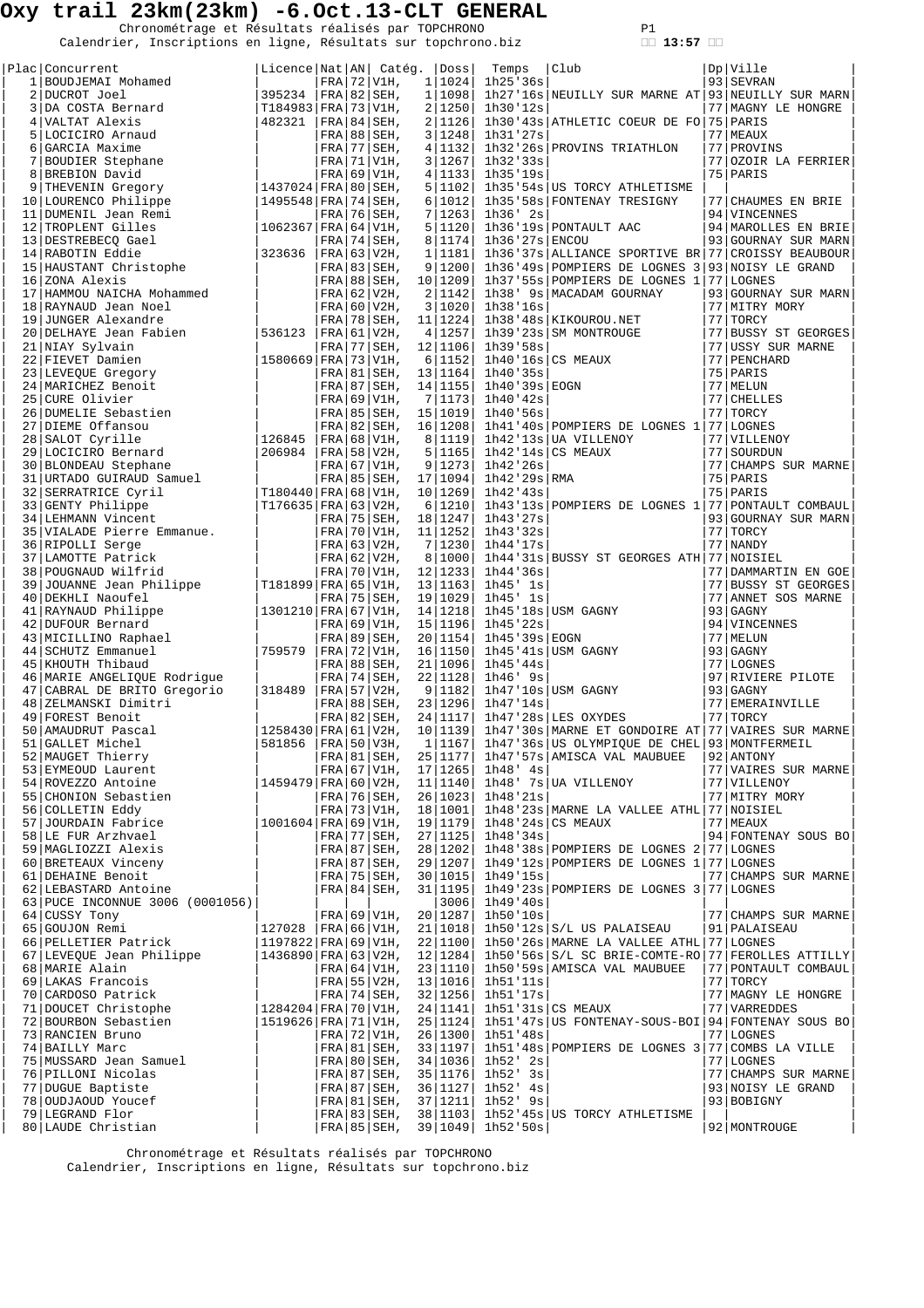Chronométrage et Résultats réalisés par TOPCHRONO P2<br>Calendrier, Inscriptions en ligne, Résultats sur topchrono.biz **13:57** 

| Plac Concurrent                                                                                                                                                                                                                                    | Licence Nat   AN   Catég.   Doss     |  |                              |                          | Temps                                                    | Club                                                                                | Dp Ville                                 |
|----------------------------------------------------------------------------------------------------------------------------------------------------------------------------------------------------------------------------------------------------|--------------------------------------|--|------------------------------|--------------------------|----------------------------------------------------------|-------------------------------------------------------------------------------------|------------------------------------------|
| 81 LAMARRE Didier<br>82   ANSCIEAU Laurent                                                                                                                                                                                                         |                                      |  | $FRA$ 75 SEH,                | 40   1172                | 1h52'50s<br>$[T185872 FRA 72 V1H, 27 1003  1h52'58s$     |                                                                                     | 77 GRETZ ARMAINVILL<br>77 NOISIEL        |
|                                                                                                                                                                                                                                                    |                                      |  | $FRA$ 84 SEH,                | 41   1039                | 1h53' 6s                                                 |                                                                                     | 77 COULOMMIERS                           |
|                                                                                                                                                                                                                                                    |                                      |  | $FRA$ 87 SEH,                | 42   1201                |                                                          | 1h53'15s POMPIERS DE LOGNES 2 77 LOGNES                                             |                                          |
| 83 COLIN Jean Philippe<br>84 BRAHIC Sebastien<br>85 RIPOLLI Aurelien<br>86 NOBILI Jean Jacques<br>87 GOUDE David                                                                                                                                   |                                      |  | FRA 84 SEH,                  | 43   1199                |                                                          | 1h53'15s POMPIERS DE LOGNES 3 77 LOGNES                                             |                                          |
|                                                                                                                                                                                                                                                    |                                      |  | $FRA$ 63 V2H,                | 14   1190                | 1h53'36s                                                 |                                                                                     | 94 CHENNEVIERES SUR                      |
| 87 GOUDE David                                                                                                                                                                                                                                     |                                      |  | FRA 83 SEH,                  | 44   1205                |                                                          | 1h53'36s POMPIERS DE LOGNES 2 77 LOGNES                                             |                                          |
| 88 HONVAULT Guillaume                                                                                                                                                                                                                              |                                      |  | $FRA$ 79 SEH,                | 45   1161                | 1h53'49s                                                 |                                                                                     | 77 REBAIS                                |
| 89   MAUCHAND Jerome                                                                                                                                                                                                                               | 607514   FRA   74   SEH,             |  |                              | 46   1277                |                                                          | 1h53'50s BUSSY ST GEORGES ATH 77 BAILLY ROMAINVIL                                   |                                          |
| 90 AUBERGER Laurent                                                                                                                                                                                                                                | EN COUR FRA 75 SEH,                  |  |                              | 47   1276                | 1h53'52s BSGA                                            |                                                                                     | 77 DAMMARTIN SUR TI                      |
| 91 LECOMTE Florent                                                                                                                                                                                                                                 |                                      |  | $FRA$ 83 SEH,                | 48   1160                | 1h53'55s                                                 |                                                                                     | 77 REBAIS                                |
| 92   PESNEY Xavier                                                                                                                                                                                                                                 |                                      |  | $FRA$ 85 SEH,                | 49   1187                | 1h53'59s                                                 |                                                                                     | 77 COLLEGIEN                             |
| 93 VALENTIN Romain                                                                                                                                                                                                                                 |                                      |  | $FRA$ 87 SEH,                | 50   1116                | 1h53'59s                                                 |                                                                                     | 77 BUSSY ST GEORGES                      |
| 94 BESNARD Guillaume<br>95 BRAUD Julien                                                                                                                                                                                                            |                                      |  | FRA 83 SEH,<br>$FRA$ 85 SEH, | 51   1030  <br>52   1204 | 1h55' 1s                                                 | 1h54'23s AMISCA VAL MAUBUEE                                                         | 91 TIGERY<br>77 LOGNES                   |
| 96 BADIN Nicolas                                                                                                                                                                                                                                   |                                      |  | FRA 77 SEH, 53   1033        |                          | 1h55'10s                                                 |                                                                                     | 77 BUSSY SAINT MART                      |
| 98 JAVELLE Christophe<br>99 JAVELLE Christophe<br>99 GRASLIN Herve<br>99 JAVELLE Herve                                                                                                                                                             |                                      |  | FRA 72 V1H,                  | 28   1151                |                                                          | 1h55'20s UA VILLENOY                                                                | 77 MEAUX                                 |
|                                                                                                                                                                                                                                                    | 1349809 FRA 78 SEH,                  |  |                              | 54   1244                |                                                          | 1h55'31s UNION FAMILIALE DE Q 91 QUINCY SOUS SENA                                   |                                          |
|                                                                                                                                                                                                                                                    |                                      |  | $FRA$ 68 V1H,                | 29   1235                | 1h55'58s                                                 |                                                                                     | 92 VILLENEUVE LA GA                      |
| 100 LE BRUN J Francois                                                                                                                                                                                                                             |                                      |  | $FRA$ 52 V3H,                | 2   1129                 | 1h56'22s                                                 |                                                                                     | 75 PARIS                                 |
| 101 COUROUSSE Patrice                                                                                                                                                                                                                              |                                      |  | $FRA$ 75 SEH,                |                          | 55   1008   1h56 '24s                                    |                                                                                     | 77 BUSSY SAINT GEOR                      |
| 102 VLAVO Martial                                                                                                                                                                                                                                  |                                      |  | $FRA$ 69 V1H,                | 30   1048                | 1h56'27s                                                 |                                                                                     | 77 LOGNES                                |
| 103 GUILBERT Michel                                                                                                                                                                                                                                | 347351                               |  | FRA   55   V2H,              | 15   1037                |                                                          | 1h56'30s FONTENAY TRESIGNY                                                          | 77 FONTENAY TRESSIG                      |
| 104 CHEVREUX Christian                                                                                                                                                                                                                             | 112949                               |  | FRA   60   V2H,              | 16   1215                |                                                          | $1h56$ '32s USM GAGNY                                                               | 93 LE RAINCY                             |
| 105 LOISEAU Gaetan                                                                                                                                                                                                                                 |                                      |  | $FRA$   89   SEH,            | 56   1006                | 1h56'34s                                                 |                                                                                     | 93 NOISY LE GRAND<br>77 LA HOUSSAYE EN B |
| 106 TRIDON Pascal<br>107 NAUD Cyrille                                                                                                                                                                                                              | T235018 FRA 61 V2H,                  |  | $FRA$ 69 V1H,                | 17   1240  <br>31   1274 | $1h57'$ 3s                                               | 1h56'48s TEAM RAIDLIGTH                                                             | 77 LOGNES                                |
| 108 BASSI Lionel                                                                                                                                                                                                                                   |                                      |  | FRA 64 V1H, 32   1288        |                          | 1h57' 8s                                                 |                                                                                     | 77 JOSSIGNY                              |
| 109 RAKOCSKY Vincent                                                                                                                                                                                                                               |                                      |  | $FRA$ 63 V2H,                | 18   1031                | 1h57'22s                                                 |                                                                                     |                                          |
| 110 WARTEL Marc                                                                                                                                                                                                                                    | 437680                               |  | FRA 63 V2H, 19 1045          |                          |                                                          | 1h57'24s PONTAULT AAC                                                               | 77 PONTAULT COMBAUL                      |
| 111 PARIN Gilles                                                                                                                                                                                                                                   | 1218097 FRA 62 V2H,                  |  |                              | 20   1184                |                                                          | 1h57'37s MARNE ET GONDOIRE AT 77 DAMPMART                                           |                                          |
| 112 LE STANG Gerard                                                                                                                                                                                                                                |                                      |  | $FRA$ 63 V2H,                | 21   1170                | 1h57'40s                                                 |                                                                                     | 75 PARIS                                 |
|                                                                                                                                                                                                                                                    | 1187798 FRA 72 V1H,                  |  |                              | 33   1044                |                                                          | 1h57'53s BUSSY RUNNING                                                              | 77 CHAMPS SUR MARNE                      |
|                                                                                                                                                                                                                                                    |                                      |  | $FRA$ 73 V1H,                | 34   1147                | 1h57:56s                                                 |                                                                                     | 77 CONCHES SUR GOND                      |
|                                                                                                                                                                                                                                                    |                                      |  | FRA   73   V1H, 35   1283    |                          | 1h58' Os                                                 |                                                                                     | 77 CHANTELOUP EN BR                      |
|                                                                                                                                                                                                                                                    |                                      |  | $FRA$ 73 V1H,                | 36   1145                | 1h58' 2s                                                 |                                                                                     | 77 FAVIERES                              |
|                                                                                                                                                                                                                                                    | 1258327 FRA 54 V2F,                  |  |                              | 1 1189                   |                                                          | 1h58'17s AO CHARENTON                                                               | 94 ST MAURICE                            |
| 112 LE STANG Gerard<br>113 BASSEREAU Christophe<br>114 FOURNIER Christophe<br>115 MOUNIQ Pierre Jean<br>116 LESIEURS Pierre Jean<br>117 JOURDIN Genevieve<br>117 JOURDIN Genevieve<br>118 MOIGNARD Brice<br>120 SAJA Daniel<br>120 SAJA Daniel<br> | $ 107272 $ FRA 69 V1H,               |  | $FRA$ 64 V1H,                | 37   1122  <br>38   1298 |                                                          | 1h58'19s PROVINS TRIATHLON<br>1h58'23s MACADAM GOURNAY                              | $77$ PECY<br>93 GOURNAY SUR MARN         |
|                                                                                                                                                                                                                                                    | $ 1463241 $ FRA $ 64 V1H, 39 1243 $  |  |                              |                          |                                                          | 1h58'36s BUSSY RUNNING                                                              | 77 BUSSY ST GEORGES                      |
|                                                                                                                                                                                                                                                    |                                      |  | $FRA$ 67 V1H,                | 40   1010                | 1h58'48s                                                 |                                                                                     | 77 TORCY                                 |
|                                                                                                                                                                                                                                                    |                                      |  | $FRA$ 79 SEH,                | 57   1034                | 1h58'48s                                                 |                                                                                     | 89 ROUSSON                               |
|                                                                                                                                                                                                                                                    | 500300                               |  | $ FRA $ 53   V3H,            | 3 1052                   |                                                          | 1h58'50s US ROISSY EN BRIE                                                          | 77 LESIGNY                               |
|                                                                                                                                                                                                                                                    |                                      |  | $FRA$   74   SEH,            | 58   1043                | 1h58'58s                                                 |                                                                                     | 93   MONTFERMEIL                         |
|                                                                                                                                                                                                                                                    | 275669                               |  | $ FRA 63 V2H$ ,              | 22   1121                |                                                          | 1h59'22s PONTAULT AAC                                                               | 77 PONTAULT COMBAUL                      |
|                                                                                                                                                                                                                                                    | $ 1502241 $ FRA $ 68 V1H$ ,          |  |                              | 41   1275                |                                                          | 1h59'29s MARNE ET GONDOIRE AT 77 DAMPMART                                           |                                          |
|                                                                                                                                                                                                                                                    | 1544294 FRA 73 V1H,                  |  |                              | 42   1168                |                                                          | 1h59'44s US OLYMPIQUE DE CHEL 77 CHELLES                                            |                                          |
|                                                                                                                                                                                                                                                    |                                      |  |                              | 59   1040                | $2h$ $0'$ $6s$                                           |                                                                                     | 77 NEUF MOUTIERS EN                      |
| 129 PROFIT Regis                                                                                                                                                                                                                                   |                                      |  | $FRA$ 69 V1H,                | 43   1118                |                                                          | 2h 0'41s VS OZOIR LA FERRIERE 77 OZOIR LA FERRIER                                   |                                          |
| 130 JUBERT Vincent                                                                                                                                                                                                                                 |                                      |  | FRA 75 SEH,                  | 44 1214                  |                                                          | 2h 0'42s USM GAGNY<br>60   1109   2h 0'46s   AMISCA VAL MAUBUEE   77   EMERAINVILLE | 93 NEUILLY SUR MARN                      |
|                                                                                                                                                                                                                                                    |                                      |  |                              | 23 1111                  |                                                          | 2h 0'47s AMISCA VAL MAUBUEE                                                         | 77 TOUQUIN                               |
|                                                                                                                                                                                                                                                    |                                      |  |                              | 45   1038                | 2h 0'49s                                                 |                                                                                     | 77 LAGNY SUR MARNE                       |
|                                                                                                                                                                                                                                                    |                                      |  |                              |                          | FRA 78 SEH, 61 1192  2h 0'52s                            |                                                                                     | 77 MAGNY LE HONGRE                       |
|                                                                                                                                                                                                                                                    |                                      |  |                              |                          | 4 1186  2h 1'13s                                         |                                                                                     | 77 NOISIEL                               |
|                                                                                                                                                                                                                                                    | 495988 FRA 60 V2H, 24 1217           |  |                              |                          |                                                          | $2h$ 1'29s USM GAGNY                                                                | 93 GAGNY                                 |
|                                                                                                                                                                                                                                                    |                                      |  |                              |                          |                                                          | 46 1009  2h 2' Os MOISSY-CRAMAYEL ATHL                                              | MOISSY CRAMAYEL                          |
|                                                                                                                                                                                                                                                    |                                      |  |                              | 47   1253                | 2h 2' 4s                                                 |                                                                                     | 77 BUSSY ST GEORGES                      |
|                                                                                                                                                                                                                                                    |                                      |  | FRA   73   V1H, 48   1051    |                          | $2h$ $2'$ $11s$                                          |                                                                                     | 77 ROISSY EN BRIE                        |
|                                                                                                                                                                                                                                                    |                                      |  | FRA 86 SEH, 62 1281          |                          | $2h$ $2'37s$                                             |                                                                                     | 75 PARIS                                 |
|                                                                                                                                                                                                                                                    |                                      |  |                              | 64   1258                | $FRA$  77   SEH, 63   1014   2h 2'46s  <br>$2h \ 2' 49s$ |                                                                                     | 94 FONTENAY SOUS BO<br>60 ACY EN MULTIEN |
|                                                                                                                                                                                                                                                    |                                      |  | FRA 66 V1H, 49   1041        |                          | $2h$ 3' $1s$                                             |                                                                                     | 77 POMPONNE                              |
|                                                                                                                                                                                                                                                    | $ 643376$  FRA   66   V1H, 50   1212 |  |                              |                          |                                                          | 2h 3'10s USM GAGNY                                                                  | $93$ GAGNY                               |
|                                                                                                                                                                                                                                                    | 1557742 FRA 75 SEH, 65 1271          |  |                              |                          |                                                          | 2h 3'23s BUSSY ST GEORGES ATH 77 VILLEPARISIS                                       |                                          |
|                                                                                                                                                                                                                                                    |                                      |  |                              |                          |                                                          | FRA 90 SEH, 66 1035 2h 3'37s POMPIERS DE LOGNES 4 77 LOGNES                         |                                          |
|                                                                                                                                                                                                                                                    |                                      |  |                              |                          | 1 1228  2h 3'40s                                         |                                                                                     | 77 TORCY                                 |
|                                                                                                                                                                                                                                                    |                                      |  |                              |                          |                                                          | $ 500285 $ FRA $ 54 V2H$ , 25 $ 1104 $ 2h 4' 2s US ROISSY EN BRIE                   | 77 ROISSY EN BRIE                        |
|                                                                                                                                                                                                                                                    |                                      |  |                              |                          | ESP 80 SEH, $67$ 1255 2h 4' 5s                           |                                                                                     | $ 77 $ ESBLY                             |
|                                                                                                                                                                                                                                                    | 1549748 FRA 67 V1H, 51 1213          |  |                              |                          |                                                          | 2h 4'13s USM GAGNY                                                                  | 93   GAGNY                               |
| 129   PROFIT Regis National (1988)<br>130   JUBERT Vincent 1355957   FRA   72   VIH, 131   THOUVENOT Eric 1355957   FRA   75   SEH, 132   LANGIMIDE JEGNE (1988)<br>133   PARIS Jean Marc   FRA   76   SEH, 176   VIH, 188   ROLL                  |                                      |  |                              |                          |                                                          | FRA 90 SEH, 68 1203 2h 4 15s POMPIERS DE LOGNES 2 77 NOISIEL                        |                                          |
|                                                                                                                                                                                                                                                    |                                      |  | FRA   61   V2H, 26   1054    |                          | 2h 4'48s                                                 |                                                                                     | 77 ST THIBAULT DES                       |
|                                                                                                                                                                                                                                                    |                                      |  |                              | 1   1245                 | $FRA   76   SEH, 69   1261   2h 5' 6s  $                 | 2h 5'13s BUSSY ST GEORGES ATH 77 DAMMARTIN SUR TI                                   | 94 CHARENTON LE PON                      |
|                                                                                                                                                                                                                                                    |                                      |  |                              |                          | FRA 67 V1H, 52 1185 2h 5'47s MEGA                        |                                                                                     | 77 LAGNY SUR MARNE                       |
|                                                                                                                                                                                                                                                    |                                      |  |                              |                          |                                                          | $70 1095 $ 2h 5'49s BADMINTON CLUB DE NO 77 LOGNES                                  |                                          |
|                                                                                                                                                                                                                                                    |                                      |  |                              |                          | 53   1042   2h 5'52s                                     |                                                                                     | 93 COUBRON                               |
|                                                                                                                                                                                                                                                    |                                      |  |                              |                          | FRA 73 V1H, 54 1137  2h 5'55s                            |                                                                                     | 77 BUSSY ST GEORGES                      |
| 159 ROZIER Jean Baptiste<br>159 ROZIER Jean Baptiste<br>160 RURGHGOEVE Julien                                                                                                                                                                      |                                      |  | FRA 89 SEH, 71 1193          |                          | 2h 5'59s                                                 |                                                                                     | 77 TORCY                                 |
|                                                                                                                                                                                                                                                    |                                      |  | FRA 70 V1H,                  |                          | $55 1229 $ 2h 5'59s                                      |                                                                                     | 92 FONTENAY AUX ROS                      |

 Chronométrage et Résultats réalisés par TOPCHRONO Calendrier, Inscriptions en ligne, Résultats sur topchrono.biz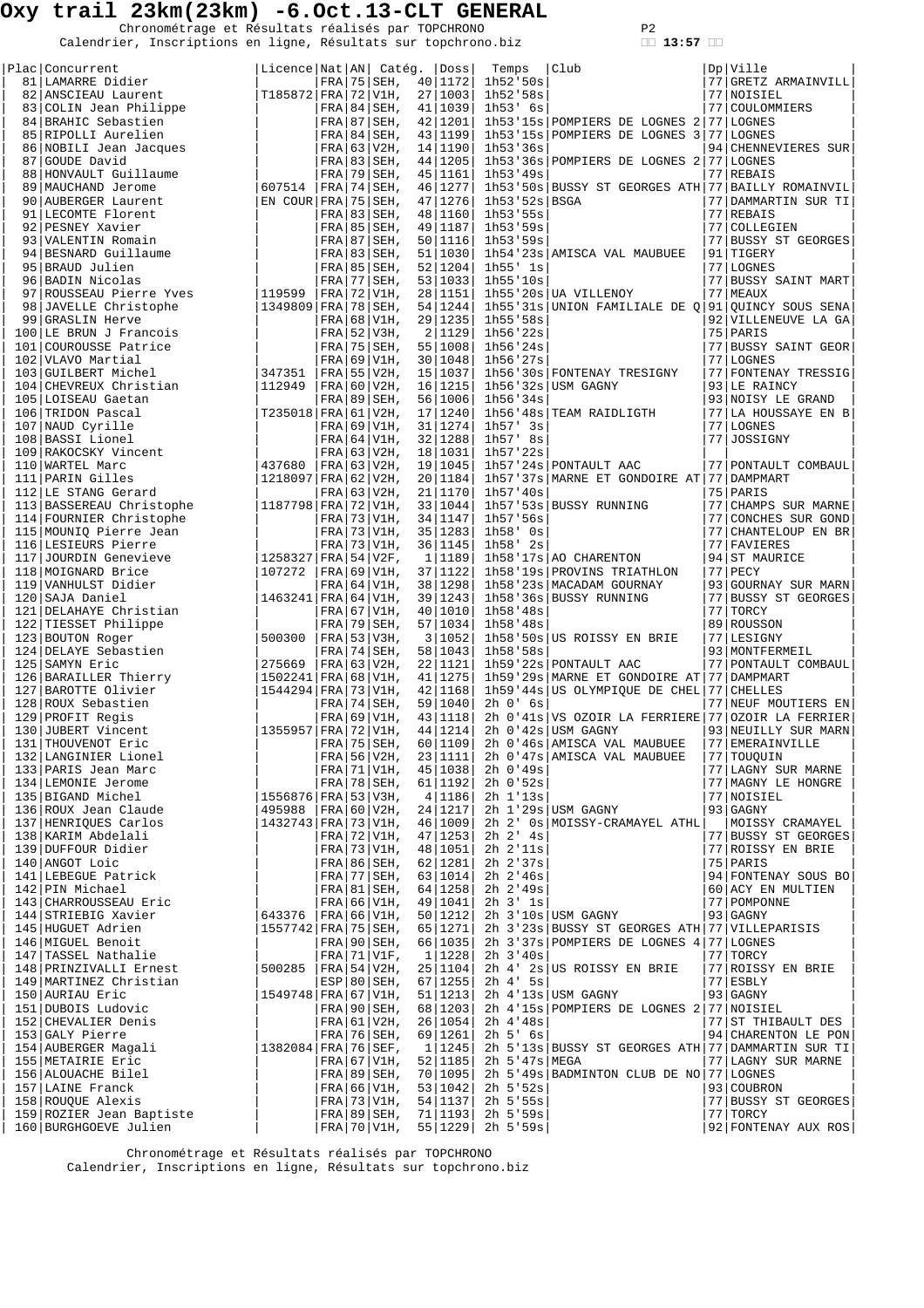Chronométrage et Résultats réalisés par TOPCHRONO P3<br>Calendrier, Inscriptions en ligne, Résultats sur topchrono.biz **13:57** 

|                                                                                                                                                                                                                                            |                             |  |                                   |                     | Temps                                | $\begin{array}{c}\n\boxed{\text{Club}} \\ \boxed{\phantom{\text{Club}}} \\ \end{array}$ | Dp Ville                                   |
|--------------------------------------------------------------------------------------------------------------------------------------------------------------------------------------------------------------------------------------------|-----------------------------|--|-----------------------------------|---------------------|--------------------------------------|-----------------------------------------------------------------------------------------|--------------------------------------------|
|                                                                                                                                                                                                                                            |                             |  |                                   |                     | FRA $ 12 $ HAN, $1 1134 $ 2h 6' 2s   |                                                                                         | 77 CHAMPS SUR MARNE                        |
|                                                                                                                                                                                                                                            |                             |  |                                   |                     | $2 1135 $ 2h 6' 2s                   |                                                                                         | 93 NOISY LE GRAND                          |
|                                                                                                                                                                                                                                            |                             |  |                                   |                     |                                      | 3 1136  2h 6' 2s UA VILLENOY                                                            | 77   NOISIEL                               |
|                                                                                                                                                                                                                                            |                             |  |                                   |                     | $2h$ 6' 5s                           |                                                                                         | 77 CHANTELOUP EN BR                        |
|                                                                                                                                                                                                                                            |                             |  |                                   |                     | 2h 6' 8s                             |                                                                                         | 77 CHELLES                                 |
|                                                                                                                                                                                                                                            |                             |  |                                   |                     | $2h$ 6'18s                           |                                                                                         | 77 BUSSY ST GEORGES                        |
|                                                                                                                                                                                                                                            |                             |  |                                   |                     | 2h 6'22s                             |                                                                                         | 77 TORCY                                   |
|                                                                                                                                                                                                                                            |                             |  |                                   |                     | 2h 7' 3s                             | $2 1157 $ 2h 6'25s TEAM INE<br>21178 2h 7' 3s                                           | 77 CHAMPS SUR MARNE<br>94 CHAMPIGNY SUR MA |
|                                                                                                                                                                                                                                            |                             |  |                                   |                     | 2h 7'11s                             |                                                                                         | 77 NOISIEL                                 |
|                                                                                                                                                                                                                                            |                             |  |                                   |                     | $2h$ 7'11s                           |                                                                                         | 75 PARIS                                   |
|                                                                                                                                                                                                                                            |                             |  |                                   |                     | $2h$ 7'46s                           |                                                                                         | 77 EMERAINVILLE                            |
|                                                                                                                                                                                                                                            |                             |  |                                   |                     | 2h 7'48s                             |                                                                                         | 77 ROISSY EN BRIE                          |
|                                                                                                                                                                                                                                            |                             |  |                                   |                     |                                      | $2h \left. 8 \right $ $8s \left $ CS MEAUX                                              | 77 ETREPILLY                               |
|                                                                                                                                                                                                                                            |                             |  |                                   |                     | 76 1146 2h 8'22s                     |                                                                                         | 77 CHAMPS SUR MARNE                        |
|                                                                                                                                                                                                                                            |                             |  |                                   |                     | 2h 8'53s                             |                                                                                         | 77 TORCY                                   |
|                                                                                                                                                                                                                                            |                             |  |                                   |                     | $2h \ 8.59s$                         |                                                                                         | 94 VILLIERS SUR MAR                        |
|                                                                                                                                                                                                                                            |                             |  |                                   |                     | FRA 75 SEH, 77 1226 2h 9'19s         |                                                                                         | 77   MAREUIL LES MEAU                      |
|                                                                                                                                                                                                                                            |                             |  |                                   |                     | 2h 9'47s                             |                                                                                         | 77 CHELLES                                 |
|                                                                                                                                                                                                                                            |                             |  |                                   |                     |                                      | $ FRA 84 SEH$ , 79 1206 2h 9'58s POMPIERS DE LOGNES 1 77 MEAUX                          |                                            |
|                                                                                                                                                                                                                                            |                             |  |                                   |                     | 2h10' 6s                             | 2h10' 6s<br>2h10'11s<br>2h10'20s TEAM INE                                               | 93 NOISY LE GRAND                          |
|                                                                                                                                                                                                                                            |                             |  |                                   |                     | 28 1238  2h10'11s                    |                                                                                         | 77 LE MEE SUR SEINE                        |
|                                                                                                                                                                                                                                            |                             |  |                                   |                     |                                      |                                                                                         | 93 NEUILLY PLAISANC                        |
|                                                                                                                                                                                                                                            |                             |  |                                   |                     | 2h10'37s                             |                                                                                         | 93 GOURNAY SUR MARN                        |
|                                                                                                                                                                                                                                            |                             |  |                                   |                     | FRA   66   V1H, 64   1162   2h10'43s |                                                                                         | $21$ DIJON                                 |
|                                                                                                                                                                                                                                            |                             |  |                                   |                     | 2h10'45s                             | $3 1144 $ 2h10'46s TEAM INE                                                             | 77 CHAMPS SUR MARNE                        |
|                                                                                                                                                                                                                                            |                             |  |                                   |                     | 2h11' 9s                             |                                                                                         | 77 ST THIBAULT DES                         |
|                                                                                                                                                                                                                                            |                             |  |                                   |                     | 2h11'19s                             |                                                                                         | 93 MONTREUIL                               |
|                                                                                                                                                                                                                                            |                             |  |                                   |                     |                                      | 2h11'19s MARNE ET GONDOIRE AT 77 LAGNY SUR MARNE                                        |                                            |
|                                                                                                                                                                                                                                            |                             |  |                                   |                     | 2h11'19s                             |                                                                                         | 77 LAGNY SUR MARNE                         |
|                                                                                                                                                                                                                                            |                             |  |                                   |                     |                                      | $\texttt{[FRA 61 V2H, 30 1099]}$ 2h11'22s MARNE LA VALLEE ATHL 77 NOISIEL               |                                            |
|                                                                                                                                                                                                                                            |                             |  |                                   |                     | 2h11'31s                             |                                                                                         | 77 CHAMPS SUR MARNE                        |
| 194   PEREIRA DA VALE Charlene   1562577   FRA   90   SEF,                                                                                                                                                                                 |                             |  |                                   | 4   1239            | 2h11'31s                             |                                                                                         | 77 THORIGNY SUR MAR                        |
|                                                                                                                                                                                                                                            | $ 1136207 $ FRA $ 62 V2H$ , |  |                                   | 31   1216           |                                      | $2h11$ '38s USM GAGNY                                                                   | $93$ GAGNY                                 |
|                                                                                                                                                                                                                                            |                             |  |                                   | FRA 65 V1H, 67 1231 | 2h11'41s                             |                                                                                         | 77 VAIRES SUR MARNE                        |
|                                                                                                                                                                                                                                            |                             |  |                                   |                     | FRA 75 SEH, 80 1286 2h12'54s         |                                                                                         | 93 MONTREUIL                               |
|                                                                                                                                                                                                                                            |                             |  | $ FRA 76 SEF$ ,                   | 5   1285            | 2h12'54s                             |                                                                                         | 75 PARIS                                   |
|                                                                                                                                                                                                                                            |                             |  | $FRA$ 75 SEH,                     |                     |                                      | 81   1290   2h13 '24s   MACADAM GOURNAY                                                 | 77 CHAMPS SUR MARNE                        |
| 194   PEREIRA DA VALE Charlene   156<br>195   JUY Philippe   113<br>196   BORTOLUZZI Eric   113<br>197   GENTILHOMME Samuel   198   CAPEL DUNN Julia<br>199   AMEENGUAL Remi<br>200   LAHELY Mathieu<br>201   BELLEFONT Patrice   202   DU |                             |  | FRA 77 SEH,                       | 82   1169           | 2h13'37s                             |                                                                                         | 94 ALFORTVILLE                             |
|                                                                                                                                                                                                                                            |                             |  | $FRA$ 70 V1H,                     | 68   1188           | 2h13'55s                             |                                                                                         | 94 NOGENT SUR MARNE                        |
|                                                                                                                                                                                                                                            |                             |  | FRA 89 SEH,                       | 83   1198           |                                      | 2h14'16s POMPIERS DE LOGNES 3 77 LOGNES                                                 |                                            |
|                                                                                                                                                                                                                                            |                             |  | FRA 76 SEH,                       | 84   1113           |                                      | 2h14'23s AMISCA VAL MAUBUEE                                                             | 75 PARIS                                   |
|                                                                                                                                                                                                                                            |                             |  | FRA 80 SEH,                       |                     | 85 1227  2h14'25s                    |                                                                                         | 93 AULNAY SOUS BOIS                        |
|                                                                                                                                                                                                                                            |                             |  | FRA 75 SEH,                       | 86   1180           | 2h15' 4s                             |                                                                                         | 77 TORCY                                   |
|                                                                                                                                                                                                                                            |                             |  | FRA 78 SEH,                       | 87   1047           | 2h15'54s                             |                                                                                         |                                            |
|                                                                                                                                                                                                                                            |                             |  | $ FRA $ 65 $ V1H$ ,               | 69   1297           | 2h16' 1s                             |                                                                                         | 77 LOGNES                                  |
| 209 DESCHAMPS William                                                                                                                                                                                                                      |                             |  | $ FRA $ 64   V1H,<br> FRA 87 SEH, | 70   1234           | 88 1005  2h17'21s                    | 2h16'39s MARNE LA VALLEE ATHL 77 ST THIBAULT DES                                        | 93 NEUILLY PLAISANC                        |
| 210 PUCE INCONNUE 3007 (0001011)                                                                                                                                                                                                           |                             |  |                                   | 3007                | 2h17/49s                             |                                                                                         |                                            |
|                                                                                                                                                                                                                                            |                             |  |                                   |                     |                                      |                                                                                         |                                            |
|                                                                                                                                                                                                                                            |                             |  |                                   |                     |                                      |                                                                                         |                                            |
|                                                                                                                                                                                                                                            |                             |  |                                   |                     |                                      |                                                                                         |                                            |
|                                                                                                                                                                                                                                            |                             |  |                                   |                     |                                      |                                                                                         |                                            |
|                                                                                                                                                                                                                                            |                             |  |                                   |                     |                                      |                                                                                         |                                            |
|                                                                                                                                                                                                                                            |                             |  |                                   |                     |                                      |                                                                                         |                                            |
|                                                                                                                                                                                                                                            |                             |  |                                   |                     |                                      |                                                                                         |                                            |
|                                                                                                                                                                                                                                            |                             |  |                                   |                     |                                      |                                                                                         |                                            |
|                                                                                                                                                                                                                                            |                             |  |                                   |                     |                                      |                                                                                         |                                            |
|                                                                                                                                                                                                                                            |                             |  |                                   |                     |                                      |                                                                                         |                                            |
|                                                                                                                                                                                                                                            |                             |  |                                   |                     |                                      |                                                                                         |                                            |
|                                                                                                                                                                                                                                            |                             |  |                                   |                     |                                      |                                                                                         |                                            |
|                                                                                                                                                                                                                                            |                             |  |                                   |                     |                                      |                                                                                         |                                            |
|                                                                                                                                                                                                                                            |                             |  |                                   |                     |                                      |                                                                                         |                                            |
|                                                                                                                                                                                                                                            |                             |  |                                   |                     |                                      |                                                                                         |                                            |
|                                                                                                                                                                                                                                            |                             |  |                                   |                     |                                      |                                                                                         |                                            |
|                                                                                                                                                                                                                                            |                             |  |                                   |                     |                                      |                                                                                         |                                            |
|                                                                                                                                                                                                                                            |                             |  |                                   |                     |                                      |                                                                                         |                                            |
|                                                                                                                                                                                                                                            |                             |  |                                   |                     |                                      |                                                                                         |                                            |
|                                                                                                                                                                                                                                            |                             |  |                                   |                     |                                      |                                                                                         |                                            |
|                                                                                                                                                                                                                                            |                             |  |                                   |                     |                                      |                                                                                         |                                            |
|                                                                                                                                                                                                                                            |                             |  |                                   |                     |                                      |                                                                                         |                                            |
|                                                                                                                                                                                                                                            |                             |  |                                   |                     |                                      |                                                                                         |                                            |
|                                                                                                                                                                                                                                            |                             |  |                                   |                     |                                      |                                                                                         |                                            |
|                                                                                                                                                                                                                                            |                             |  |                                   |                     |                                      |                                                                                         |                                            |
|                                                                                                                                                                                                                                            |                             |  |                                   |                     |                                      |                                                                                         |                                            |
|                                                                                                                                                                                                                                            |                             |  |                                   |                     |                                      |                                                                                         |                                            |
|                                                                                                                                                                                                                                            |                             |  |                                   |                     |                                      |                                                                                         |                                            |
|                                                                                                                                                                                                                                            |                             |  |                                   |                     |                                      |                                                                                         |                                            |

 Chronométrage et Résultats réalisés par TOPCHRONO Calendrier, Inscriptions en ligne, Résultats sur topchrono.biz